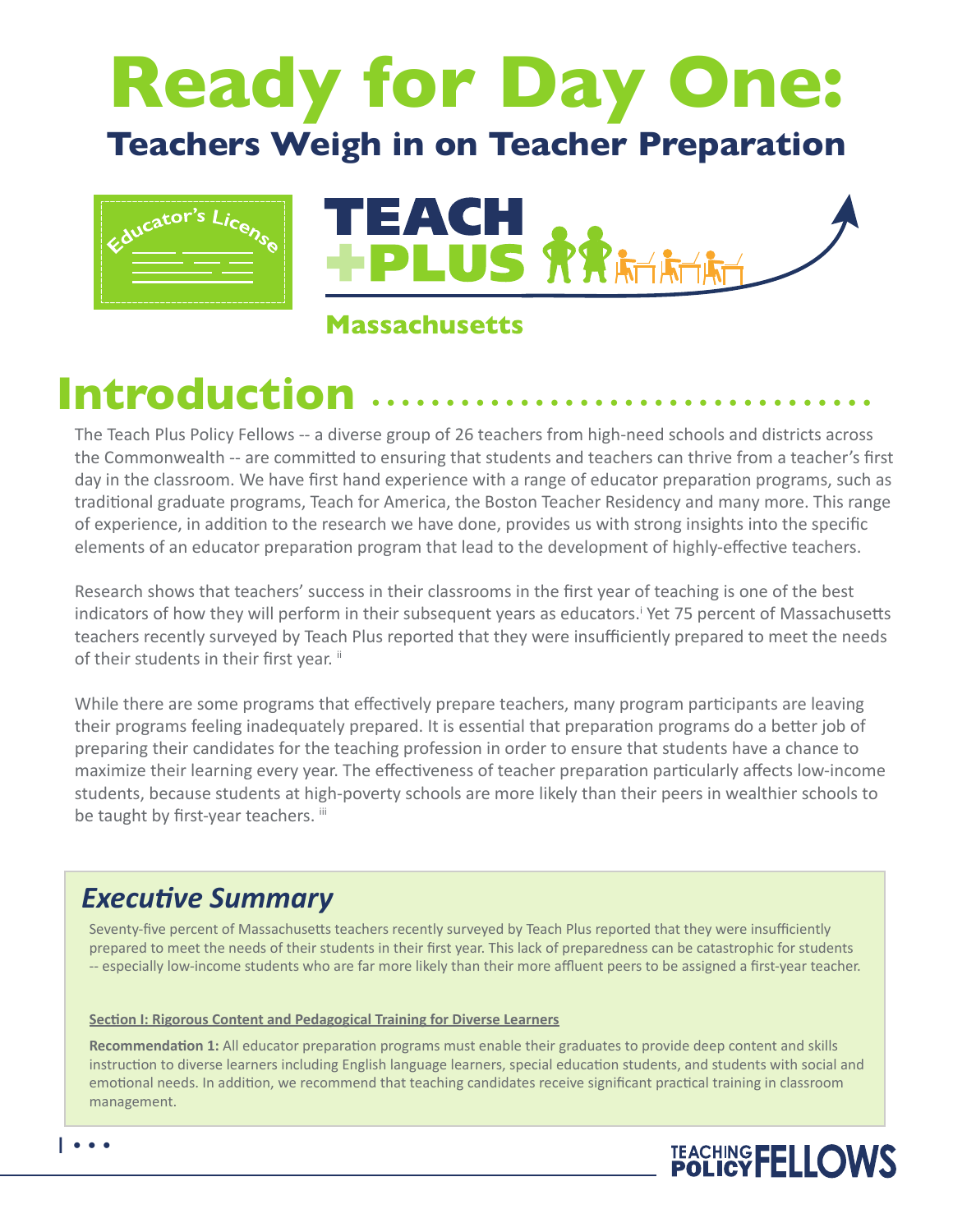#### **Section II: High-Quality Experiential Training with an Effective Mentor**

#### **Recommendation 2:** Full-Year Practicums

We recommend that candidates in teacher preparation programs successfully complete a full year of experiential training starting with the first day of school.

**Recommendation 3:** Applying Teaching Practice to an Authentic Setting

Teaching candidates should participate in experiential training in settings that reflect the classrooms in which they will ultimately teach. Urban teacher residencies are particularly effective.

75 percent of Massachusetts teachers reported that they were unprepared to meet the needs of all of their students in their first year as teachers.



I was fully prepared to be highly effective and met the needs of all my students.

I was not at all prepared and not able to meet the needs of most of my students.

I was not fully prepared and was not able to meet the needs of many of my students.

**Recommendation 4:** Outstanding Mentor **Teachers** 

Source: Online survey of 230 Massachusetts teachers conducted by Teach Plus in October, 2014.

We recommend that preparation programs improve the screening process and training of

mentor teachers and provide these teachers with incentives or compensation.

#### **Section III: Accountability and Evaluations of Programs**

**Recommendation 5:** Data on Teacher Preparation Programs

In addition to the data currently available and planned for the near future, we recommend four additional metrics. We also recommend that these metrics be incorporated into the state's accountability system for preparation programs:

- a) Volume and quality of practice-based coursework for teacher-candidates
- b) Volume and quality of content-specific coursework for teacher-candidates
- c) Aggregate of student growth measures for program graduates

d) Survey data of program graduates and their employers indicating how well programs prepared their graduates to drive student achievement

## **Section 1: Rigorous Content and Pedagogical Training**

*Recommendation 1:* **Educator preparation programs should equip all of their graduates to provide deep content and skills instruction to diverse learners -- including English language learners, special education students, and students with social and emotional needs.** 

## TEACHING FELLOWS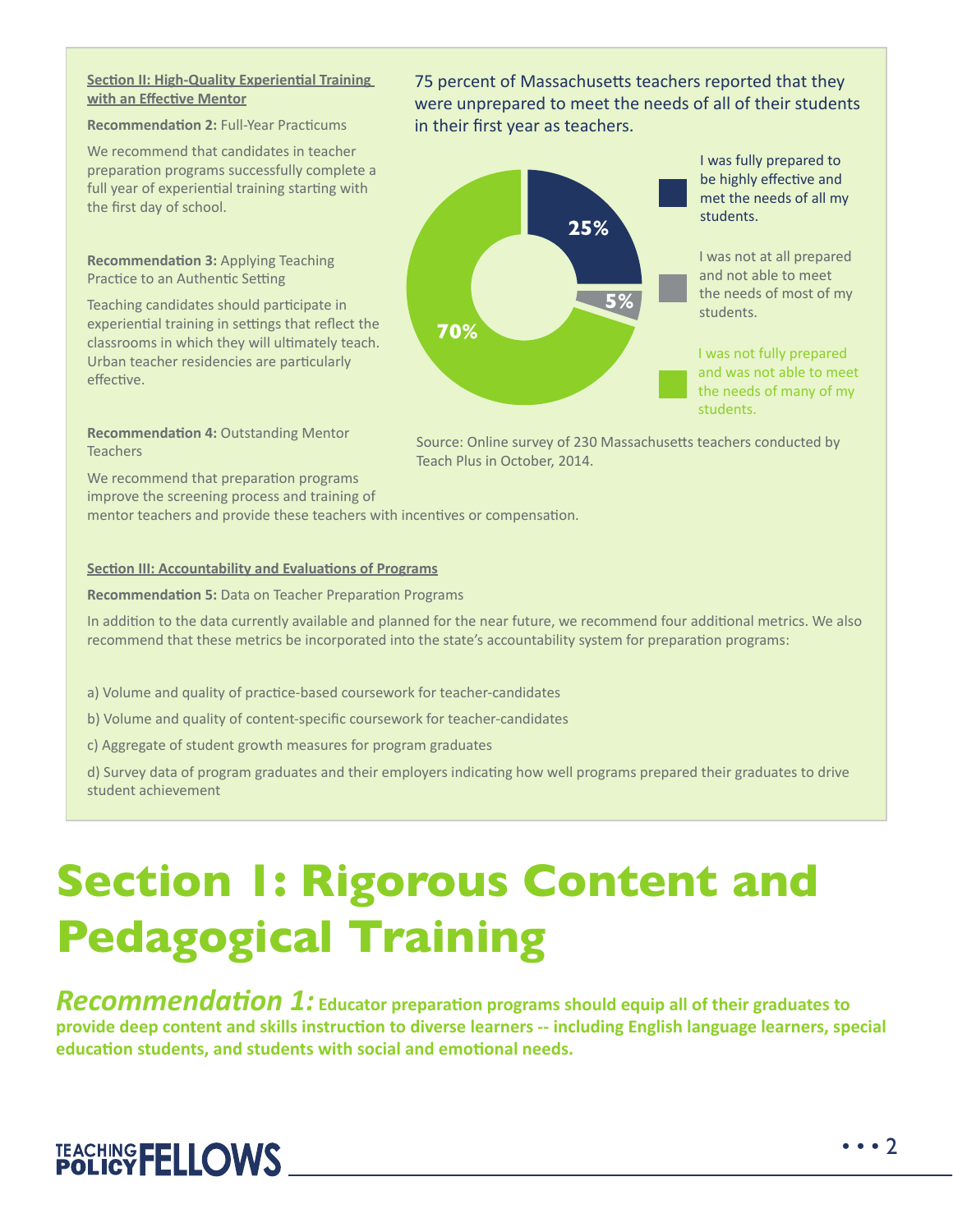According to the Teach Plus survey, forty-three percent of teachers reported feeling that their preparation program was inadequate in preparing them to work with children with special needs and children who are English language learners, and forty-six percent of teachers felt they were not prepared to effectively use classroom management strategies that would develop children socially and emotionally, especially children who have experienced trauma. It is clear that teachers are not learning how to meet the needs of their diverse learners.

Programs must shift from providing coursework on the theory of teaching to providing coursework that focuses on the practice of teaching and the strategies that teachers can use in their classrooms. Given the research that shows children in high poverty districts are more likely to have a first-year teacher, we recommend that the coursework in educator preparation programs should prepare teachers to meet the needs of diverse learners frequently served by high-need districts.

### *English Language Learners*

In 2011, the ELL population in Massachusetts schools had grown to over 70,000 students -- an increase of 57 percent since 2000<sup>t</sup>. With more training, teachers would enter the field with a stronger foundation of secondary language acquisition and instructional strategies, which would lead to more gains for students in this growing population.

The state of Massachusetts has identified English Language Learners as a priority demographic that has been historically underserved in school systems. The Massachusetts Department of Elementary and Secondary Education has identified that in order to close this existing proficiency gap, "teachers need to have the skills and knowledge necessary to instruct ELLs" in their classrooms. To close these proficiency gaps amongst educators of ELLs, Massachusetts developed the Rethinking Equity and Teaching for English Language Learners (RETELL) initiative and through this the Sheltered English Immersion (SEI) category trainings. The mandatory SEI trainings provide an overview of secondary English language acquisition and applicable strategies for teachers to use in the classroom, focusing more on theory than on practical application. Thus, pre-service teachers should also complete a more substantial and in-depth course of study with emphasis on practice of essential skills such as: 1) applying WIDA Can Do Descriptors into academic content classes to plan curriculum, instruction and differentiation of ELL students at various proficiency levels, and 2) applying research-based strategies to instruct and support literacy development.

### *Special Education*

More than 17 percent of kindergarten through 12th grade students in Massachusetts are eligible for special education services, and the rate is much higher in districts serving primarily low-income students. For example, according to the Massachusetts Department of Elementary and Secondary Education, Boston Public Schools had 10,690 students with disabilities in the 2013-2014 school year alone. Massachusetts' high rate of identification for special education service eligibility is the second highest in the country, behind Rhode Island. $v$ 

Teacher preparation programs should require all classroom teachers to demonstrate skill-based competency in the domains of knowledge necessary to appropriately meet the needs of students with disabilities. Specifically, programs should ensure that their candidates can: 1) understand and apply appropriate special

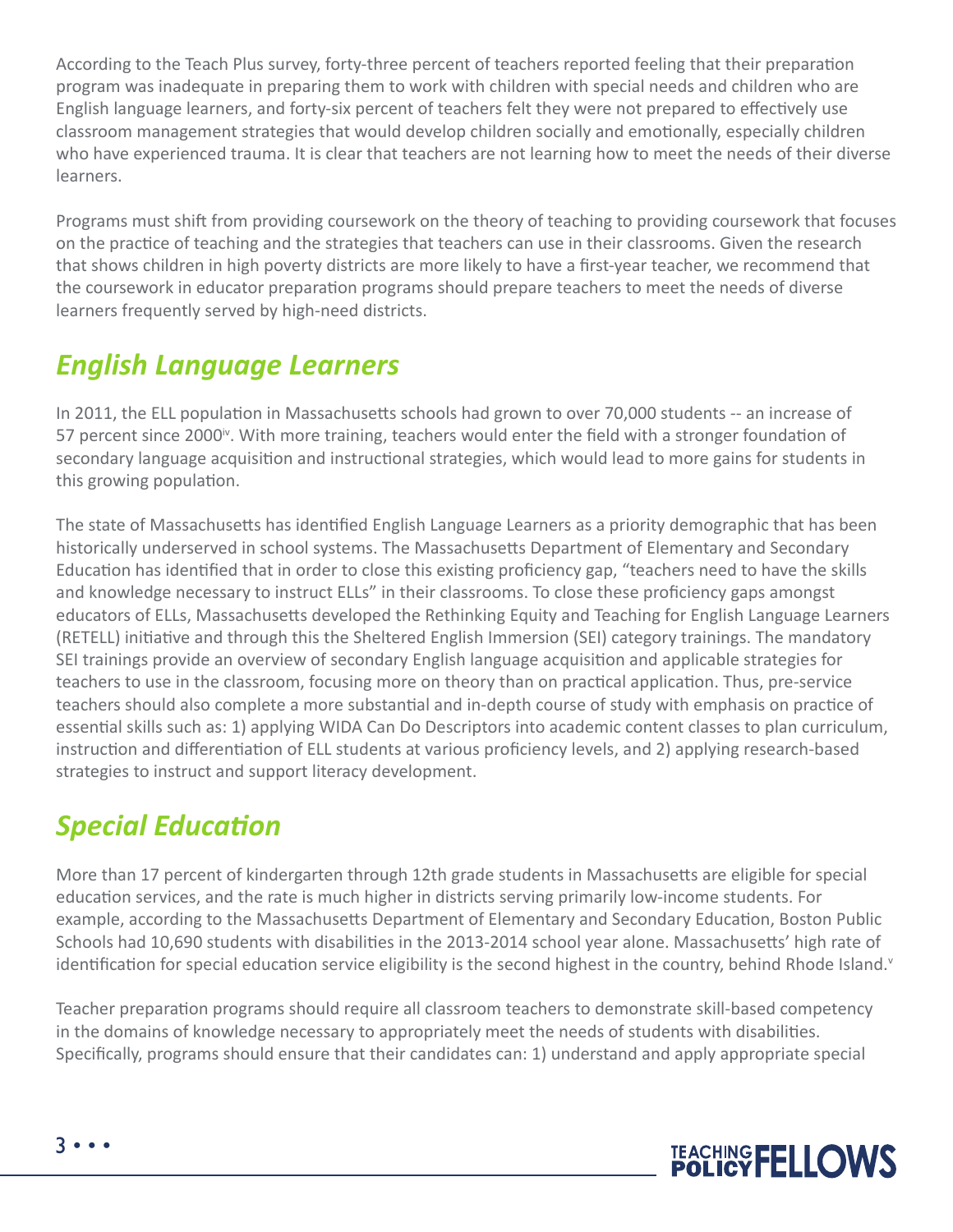education terminology; 2) demonstrate an ability to implement good pedagogical practices; 3) appropriately differentiate curriculum, and 4) know when and how to implement a response to intervention (RTI). The state of Massachusetts should provide an endorsement of mastery of these skills. Candidates could earn these endorsements through a pedagogy test aligned to professional standards or a completion of a state-approved course. We are particularly supportive of the use of performance-based assessments, which measure teachers' ability to translate knowledge into use in the classroom.<sup>vi</sup>

General education teachers play a large role in the life of a student with a disability. They are responsible for administering a response to intervention for students they believe might be eligible for special education services, and often, these teachers are the ones who provide the initial referral for services. Further, since federal law requires that these students be given a "free, appropriate, public education in the least restrictive environment," many general education teachers are also responsible for meeting the needs of special education students in their classrooms.

In order to meet the needs of these students, teachers must be able to implement a student's individual education plan (IEP), to understand the special education terminology often found within the student's IEP, and most importantly, know how to differentiate or modify the classroom's curriculum to reflect the needs outlined in a student's IEP. Merely understanding the importance of differentiating curriculum is not enough – rather, it is the ability to differentiate curriculum effectively that has an impact on student growth and achievement. $v_{\text{in}}$ This skill requires time, practice, and familiarity with application of special education pedagogy.

Massachusetts already requires that all classroom teachers meet the diverse needs of their classroom's English language learners (ELLs), by requiring teachers and teaching candidates to earn a Sheltered English Immersion (SEI) Teacher Endorsement. Massachusetts should require no less for the many classroom teachers who teach students with disabilities.

## *Creating a Safe, Organized and Supportive Learning Environment*

Teaching requires the content knowledge and the skills to effectively relay information to children. It also requires an ability to manage an entire group of learners to ensure that children are engaged in activities, act appropriately with their peers, and acquire all the information they need to be college and career ready. Thus we also recommend that teaching candidates receive significant practical training in classroom management. Programs such as the Relay Graduate School of Education and the Sposato Graduate School of Education at Match Education place heavy emphasis on teaching classroom management and other tools that will directly impact student achievement. These programs rely on more prescriptive methods of teacher training to develop what Match Education calls "highly effective rookie teachers." Novice teachers entering these programs are equipped with technical experience that they continue to hone and refine in order to become proficient firstyear educators. Consider Match Education's description of its program:

*"We feel like we're in a race to prepare you so that once you become a full-time teacher, you're unusually well prepared. A traditional Ed School might be a better fit for you if you're looking for an intellectual exploration of lots of different ideas. In our program, it will be more akin to music or sports training you've gotten—the coaching is very prescriptive . . . Practice, practice, practice. Whereas students at traditional Ed Schools spend more time writing papers and reading theory, MTRs [Match Teacher Residents] spend more hours practicing the specific moves that make first year teachers successful.viii*

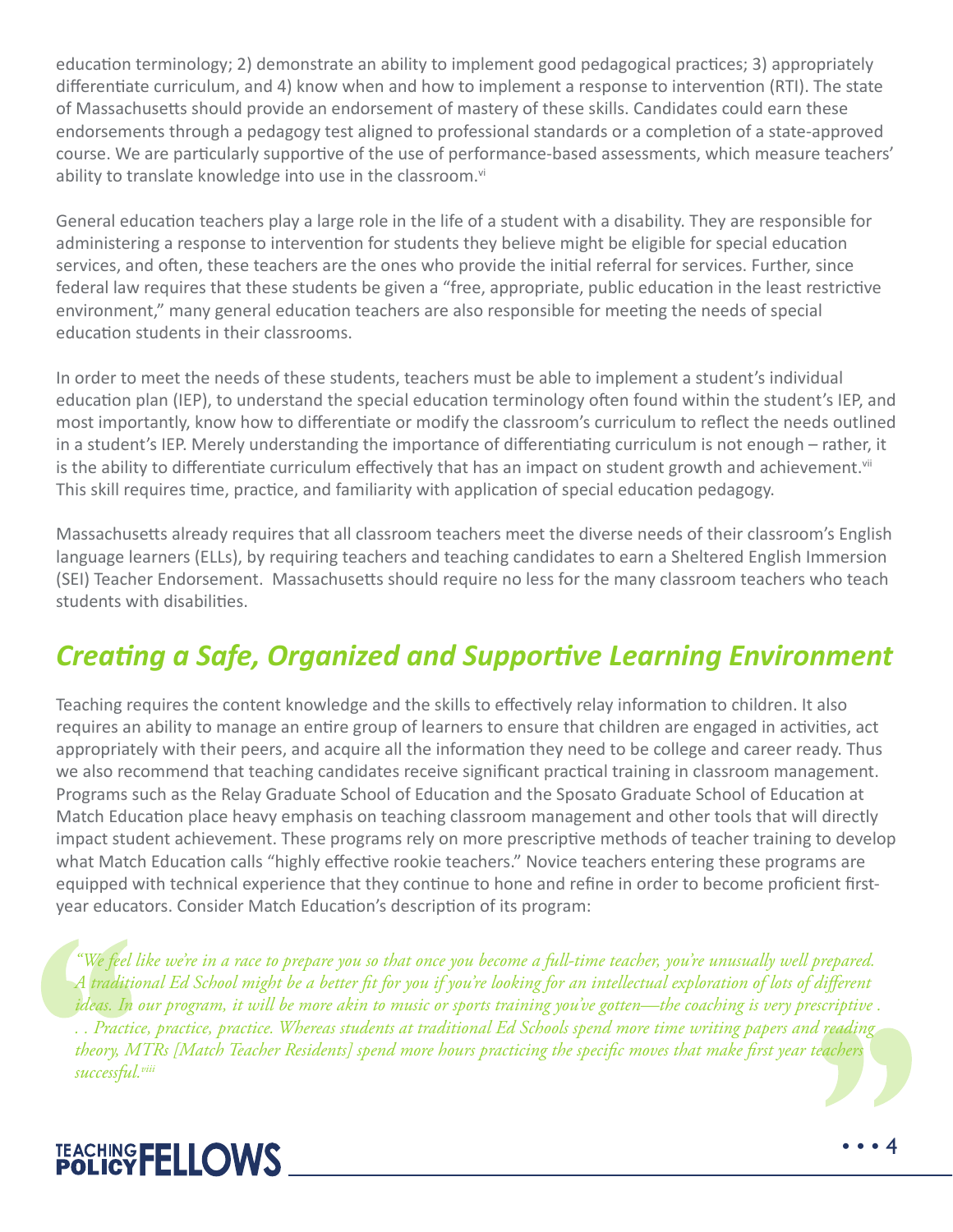### *Social Emotional Learning & Trauma-Sensitive Practices*

More than a quarter of children in the United States will witness or experience a traumatic event before they turn four.<sup>ix</sup> Based on the policy recommendations stated in *Helping Traumatized Children Learn*<sup>x</sup> and our own classroom experience, we believe that training in ways to support social-emotional learning should be included in all educator preparation programs.

The authors suggest:

*State certification regulations for administrators and teachers from preschool through high school should require completion, at the pre- and post-certification levels, of coursework that includes the following: identifying trauma symptoms, understanding the impact of trauma on learning, approaches to partnering with parents of traumatized children, and classroom strategies that enable traumatized children to succeed academically, behaviorally, and socially. Administrators and teachers should also be educated in how to establish effective linkages and collaborations with mental health professionals and other experts.* 

## **Section 2: High-Quality Experiential Training with an Effective Mentor**

Candidates of teacher preparation programs are most successful when they complete a full year of experiential training with a highly-qualified mentor teacher in a setting that allows the candidate to apply teaching practice to a diverse set of learning needs.

#### *Recommendation 2:* **Candidates in teacher preparation programs should successfully complete a full year of experiential training starting with the first day of school.**

Current Massachusetts licensure requirements mandate that teaching candidates spend only 300 hours in a practicum out of the 900-1000 hours in a typical school year. In order to be classroom-ready from the first day of school, teaching candidates need a year-long practicum. Most practicums' student-teaching experiences consist of only a few weeks or months in a classroom and do not require the student teacher to experience the first days or even weeks of the school year. By observing various classrooms for extended amounts of time, "preservice teachers [can] identify, confront and challenge their preconceived notions about students and teaching."xii

The first day of school is the most important day of the year, because the teacher's actions can determine the success or failure of the rest of the school year. According to Tom Russell in the *Journal of Teacher Education*, "placing candidates in schools on the opening day not only provides their candidates with insight into what it takes to prepare for the first day of school, but also provides the best possible preparation for the candidates' own first day as a newly qualified teacher the following year."xiv

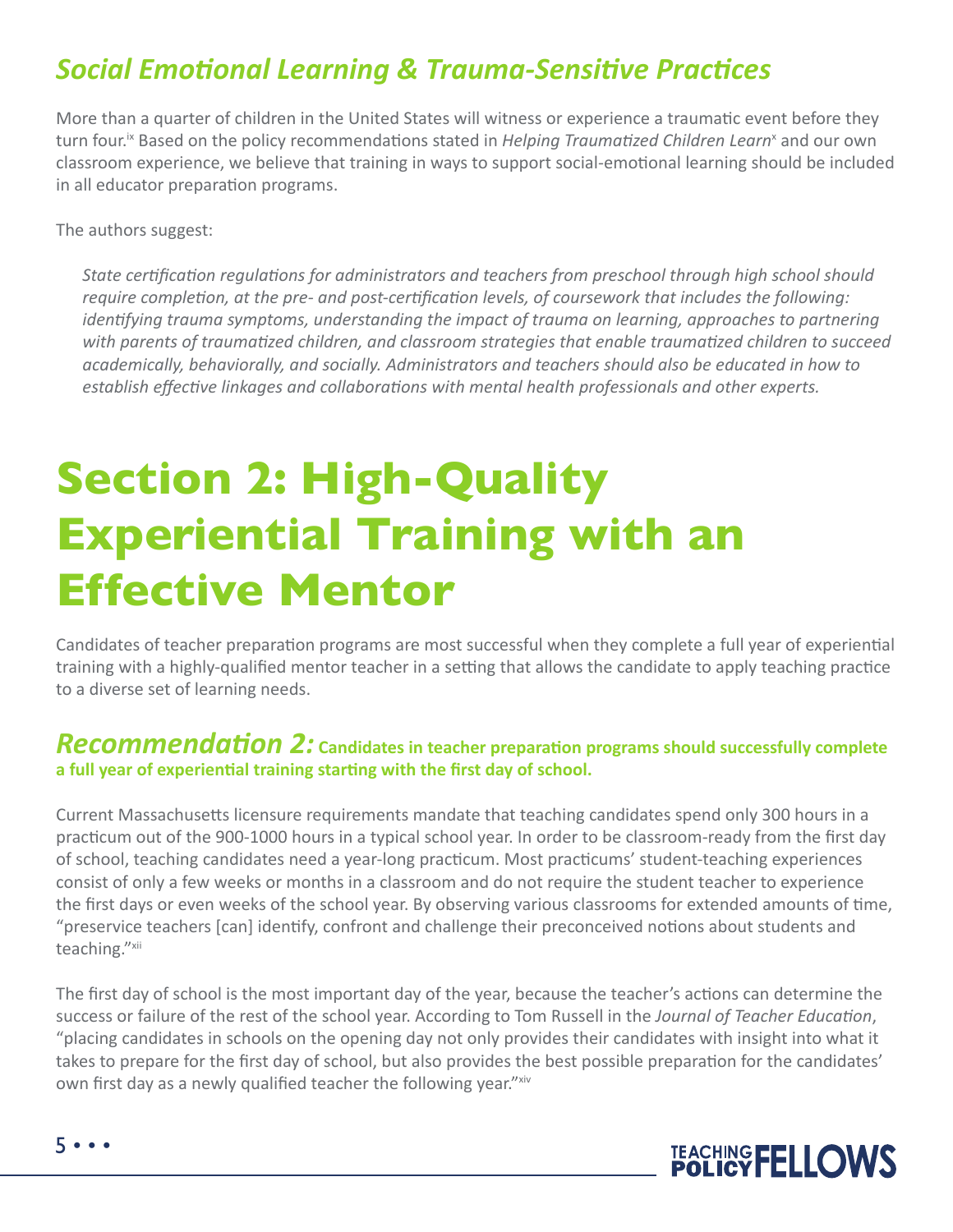#### *Recommendation 3:* **Teaching candidates should participate in experiential training in settings that reflect the classrooms in which they will ultimately teach. Urban teacher residencies are particularly effective.**

Providing teachers with authentic experiential training will more effectively prepare teachers and their students for the demands of school. Currently, many pre-service teachers enter the classroom having little or no experience with the populations that they will serve. Teachers enter with little cultural competency and no experience with struggling schools or underperforming populations. These gaps stem from preparation programs' heavy focus on theory rather than technique. Though theory is important, experience in the classroom is imperative to a new teacher's success. Research has shown that new teachers who have experienced intensively supervised clinical experience are more likely to stay in teaching longer than those who enter the profession with limited clinical experience.<sup>xvi</sup>

Experiencing teaching in authentic, diverse settings, whether through observations or student-teaching, will also better prepare teaching candidates for the challenges and diversity of current classrooms. Teachers who enter the profession should be better prepared to make significant impact in the settings and with the populations with whom they will work.

A fundamental principle of urban teacher residencies is the interconnectedness of classroom experience and classroom practice. Urban teacher residencies utilize an approach that combines a meaningful clinical experience with a tightly-prescribed sequence of coursework. For example, a teacher resident in the Chicago Teaching Resident program may engage in coursework around building strong lesson plans, and then work with his/her mentor teacher to create, implement and reflect on a lesson for a classroom.<sup>xvii</sup> A course through the Boston Teacher Residency (BTR) program may require a resident to bring in student work or a video of classroom instruction in order to support an instructional practice being studied in class. XVIII Due to strong preparation, these programs have experienced high retention rates; 90 percent of BTR teachers remain in the classroom after three years. xix

#### *Recommendation 4:* **Preparation programs should improve the screening process and training of mentor teachers and provide these teachers with incentives or compensation.**

During the practicum experience, the mentor teacher is the bridge between practice and theory and has the potential to greatly impact the long-term success of the student teacher. However, many student teachers are not being mentored by effective cooperating teachers. This has a detrimental effect on new teacher effectiveness and retention. In fact, ineffective mentoring is one of the top reasons that teachers leave the classroom and that many pre-service teachers feel unprepared for the realities of the classroom.<sup>xx</sup> Preparation programs need to develop screening processes to identify clinical teachers who are positively impacting student growth and train these teachers to serve as transformational mentors.<sup>xxi</sup>

Frequently, teacher preparation programs do little to screen how effective mentor teachers are in the classroom or if they have the skills to be a good mentor. The National Council on Teaching Quality (NCTQ) estimates that a little over half of effective classroom teachers have the ability to mentor effectively.<sup>xxii</sup> Mentor teachers must be trained by the teacher preparation institution. Additionally, there is little communication between the teacher preparation institution and the placement school or district. In fact, according to an NCTQ survey, more than half of principals did not know the standards and requirements of the teacher prep

## TEACHING FELLOWS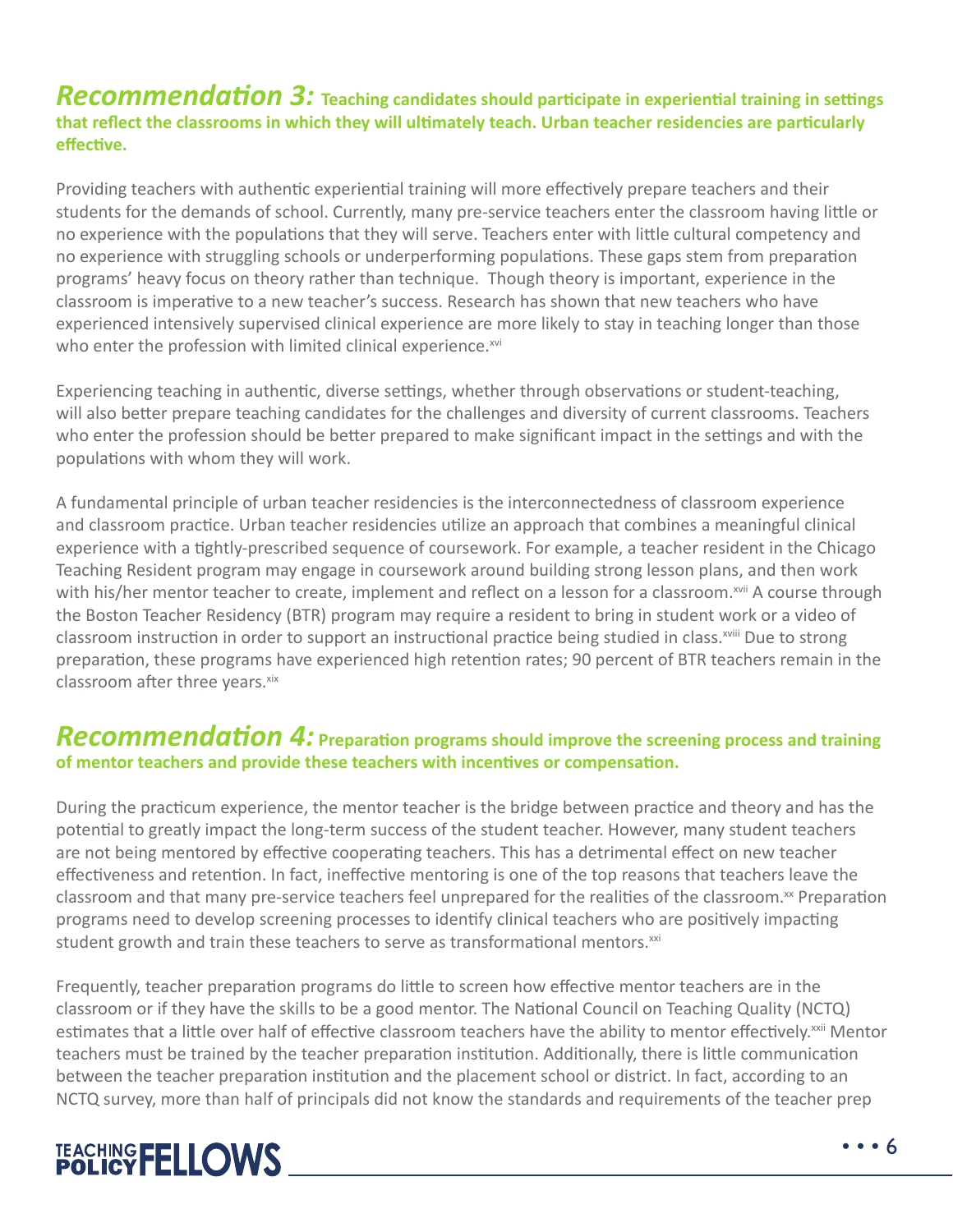institution for mentor teachers besides number of years experience, even though it is often the placement school that chooses the mentor teacher.<sup>xxiii</sup> Preparation institutions have very little say in the selection of the mentor teacher; 52 percent said the only say they have in the selection of a mentor teacher is to occasionally reject those who have received negative feedback.<sup>xxiv</sup>

There are several ways to ensure that highly effective teachers are identified and trained to become effective mentor teachers. At the College of William and Mary, mentor teachers fill out applications that identify the teacher's strengths. Additionally the principal rates the teacher on a scale of 1-5. Northwestern State University of Louisiana requires letters of recommendation from principals where principals must speak to a teacher's effectiveness in the classroom.<sup>xxv</sup> Furman University has an orientation with student teachers, mentor teachers, and supervisors, during which all are trained in the state's evaluation system.

A key strategy for recruiting highly-effective mentor teachers is to provide incentives. NCTQ recommends publicizing excellent mentor teachers as done by the Rodel Exemplary Teacher Initiative in Arizona, which places 100 student teachers with highly effective mentor teachers in high-poverty, high-need schools. Mentor teachers who are in the program for three years and work with six student teachers get a \$10,000 savings bond, media coverage, and are honored at a banquet.<sup>xxvi</sup> The University of Texas at Austin gives mentorship training to mentor teachers and invites the best ones to join committees to design field experiences. This significantly contributed to the recruitment of effective mentor teachers. xxvii

## **Section 3: Accountability and Evaluations of Programs**

The Massachusetts Department of Elementary and Secondary Education is doing important work to increase transparency of teacher preparation programs by publishing additional data on all programs. We believe that there is more to be done.

#### *Recommendation 5:* **In addition to the data currently available and planned for the near future, the state of Massachusetts should publish the following data on teacher preparation programs:**

#### **A) Volume and quality of practice-based coursework for teacher-candidates**

The clinical experience is an essential component of a strong teacher preparation program. Therefore, data must be gathered on the quality of the clinical experience aspect of each program, including length of practicum, diversity of settings, and quality of mentor teachers. Quality should be measured based on the components of a high-quality practicum described in Section 2 above.

Teaching is a craft that is honed through practice, making the hands-on clinical experience the key component of a teacher preparation program. Teachers who have had strong oversight of their practicum are significantly more effective in their first year of teaching. Diverse clinical settings help candidates prepare to teach no matter where they accept a teaching job and ensure that a teacher's first experience working with students with disabilities or low-performing schools is not in his/her first teaching job. The opportunity to observe an effective teacher and receive feedback from a skilled mentor is an equally critical component of the clinical experience.

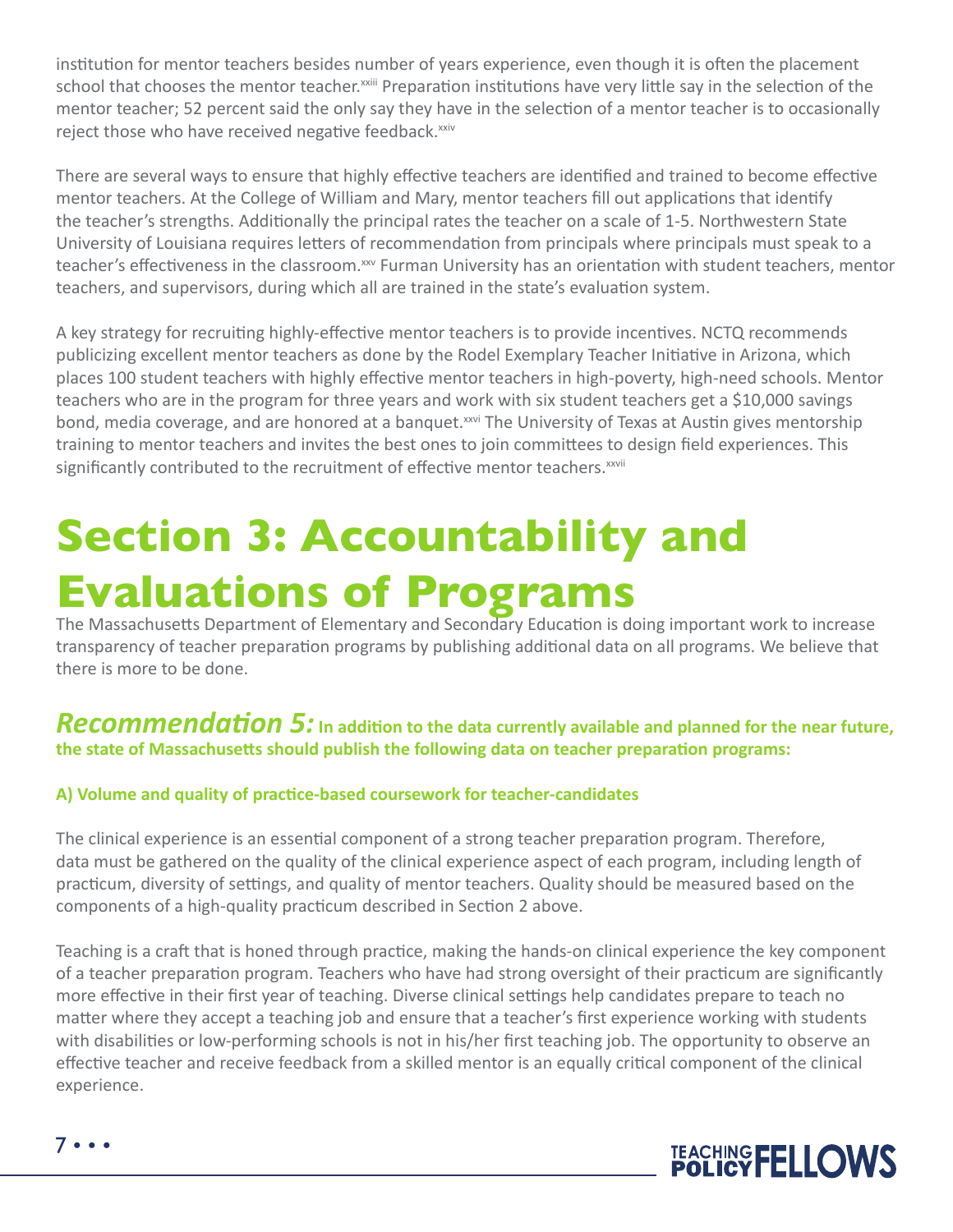#### **B) Volume and quality of content-specific coursework for teacher-candidates**

A recent study by the Education Trust notes, "Teachers cannot teach what they do not know."xxx While research shows that teachers with strong content knowledge achieve meaningful learning for their students, too many teachers lack deep content knowledge -- especially in high-poverty schools. According to the analysis by the Education Trust and Richard M. Ingersoll, 27 percent of classes in high-poverty schools are taught by a teacher out of his or her content area. Moreover, research has shown that a teacher preparation curriculum with sufficient content-based content correlates significantly with student achievement outcomes in a teacher's second year in the classroom.<sup>xxxi</sup>

The demands of the Common Core and other standards require teachers to be more fluent in their content area than ever, and evidence has already revealed a meaningful connection between a program's contentspecific offerings and student achievement. Thus, it is essential that teacher preparation programs report data regarding their content-specific coursework.

#### **C) Aggregate student growth measures for program graduates**

We support the Commonwealth's decision to publish aggregate evaluation ratings of program graduates (both overall ratings and ratings on individual standards), scheduled for June 2015.

A strong teacher preparation program will equip program graduates with the skills necessary to be effective educators who have a positive impact on student learning. We believe that this impact can be measured using the multi-measure evaluation tool that incorporates student growth being implemented in Massachusetts, and that evaluation ratings on program graduates should be collected during their first two years of teaching.

In a study conducted by the National Bureau of Economic Research, researchers observed a correlation between practicum experience and first-year teacher effectiveness, as well as content preparation and second-year teacher effectiveness.<sup>xxxii</sup> The data collected through this study clearly demonstrates that the teaching effectiveness of program graduates varies across institutions and should be used when evaluating the effectiveness of preparation programs. States such as Louisiana, Florida, and Texas affirm their belief in this claim by including teacher effectiveness in preparation program oversight;<sup>xxxiii</sup> however, Massachusetts has not yet created a plan that will draw correlations between the effectiveness of teacher preparation programs and student achievement data.<sup>xxxiv</sup>

A few additional states are beginning to create plans that will also use measures of student growth to hold preparation programs accountable for student learning, and Massachusetts should do the same (ensuring that data is aggregated and not traceable back to individual teachers). $x_{av}$  Gathering and sharing this data, in addition to the data gathered from the newly-implemented teacher evaluation system, will lead to more transparency regarding the effectiveness of programs in preparing teachers to have a positive impact on student growth and learning during their first two years of teaching.

#### **D) Survey data indicating how well programs prepared their graduates to drive student achievement**

According to a recent study by the Center for American Progress, feedback surveys from preparation program graduates and their employers should be an element of teacher preparation program accountability.<sup>xxxvi</sup> The Massachusetts Department of Elementary and Secondary Education is drafting stakeholder surveys to gauge the effectiveness of teacher preparation programs. We encourage the development of high-quality surveys and a strong effort to secure high response rates on these surveys. Since not every teacher's experience within

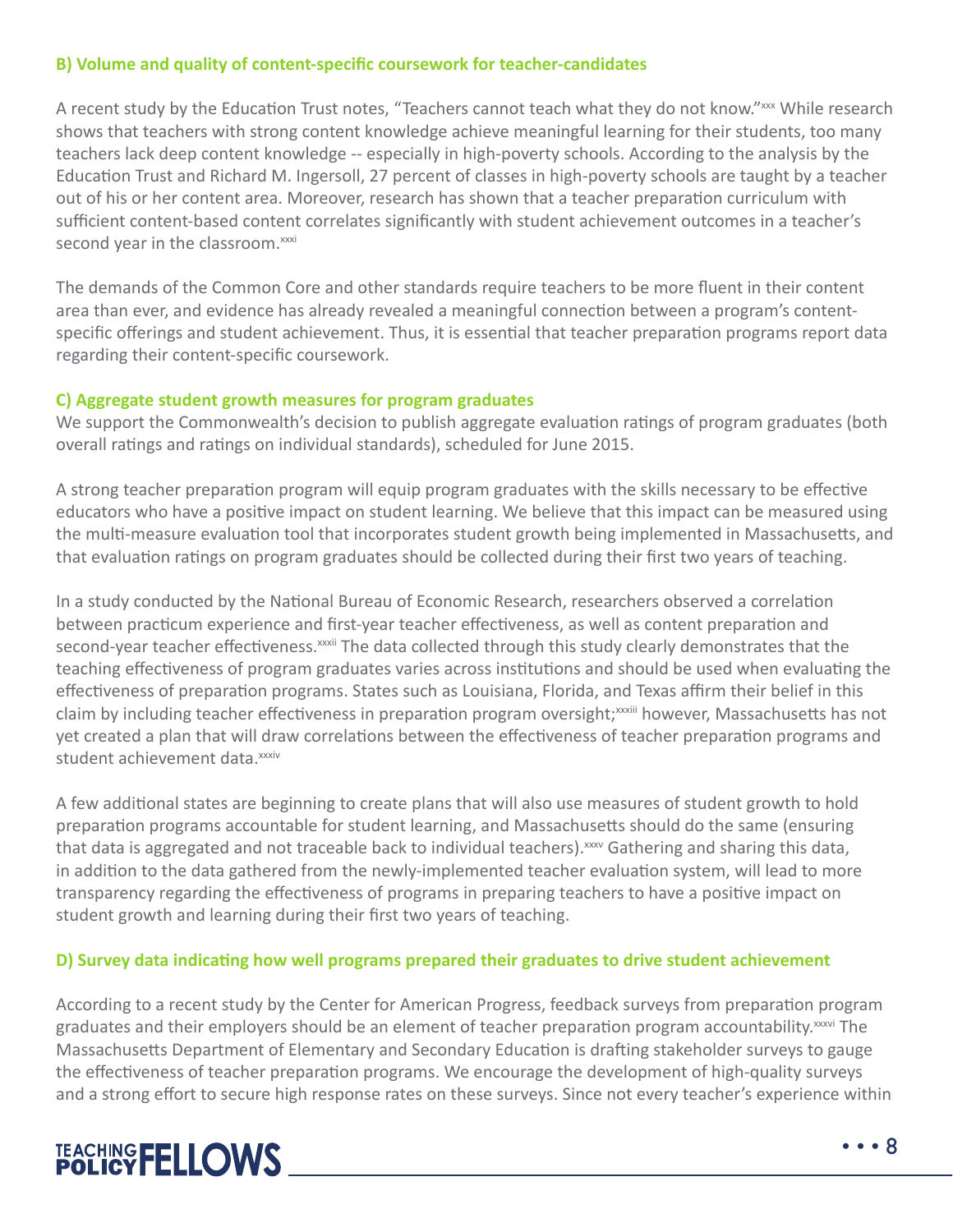a preparation program will be the same, such surveys allow for graduates to share detailed insight into how well they believe their program prepared them to teach, and can also allow employers to rate graduates' classroom-readiness. The Center for American Progress offers several examples of strong survey instruments and programs currently in use, including examples in California, New York and Chicago.

In another example, researchers from the National Bureau of Economic Research used a comprehensive survey instrument in their analysis of teacher preparation programs in New York City.<sup>xxxvii</sup> The authors found that their use of survey data allowed them to gauge elements of a teacher preparation program's course offerings. Survey respondents in this case were asked specific questions regarding their opportunity (or lack thereof) to engage in meaningful elements of a practice-based and content-driven curriculum.

#### Recommendation 6: Once this essential data has been gathered, it must be made accessible **for stakeholders and be used to recognize high-quality programs and hold low-performing programs accountable.**

A strong data-reporting system will provide relevant information to preparation program in order to inspire continuous improvement, inform the Department of Elementary and Secondary Education's program approval process, and provide necessary data to prospective teaching candidates. According to the Center for American Progress, "Less than 2 percent of all teacher education programs in the United States have been flagged as low-performing by the state in which they operate since Congress required each state to develop and implement a set of criteria to identify low-performing programs in 1998."xxxviii Massachusetts can lead the charge in holding teacher preparation to a higher bar and spur improvement in the quality of new teachers and their impact on students.

In addition to using results for accountability purposes, the state of Massachusetts should publicize the results widely to ensure that they inform the selection of preparation programs by prospective teachers and the hiring of teachers by school districts and school leaders.

## **Conclusion:**

Our economy has changed, and our students are relying on their teachers to build the skills necessary to be ready for careers that will support them and their families. As more is expected of teachers, it is essential that preparation programs keep up. The above recommendations -- increasing the rigor of content and pedagogical training, extending and improving experiential training, and expanding transparency and accountability for preparation programs -- will help to ensure that new teachers are ready to teach from day one.

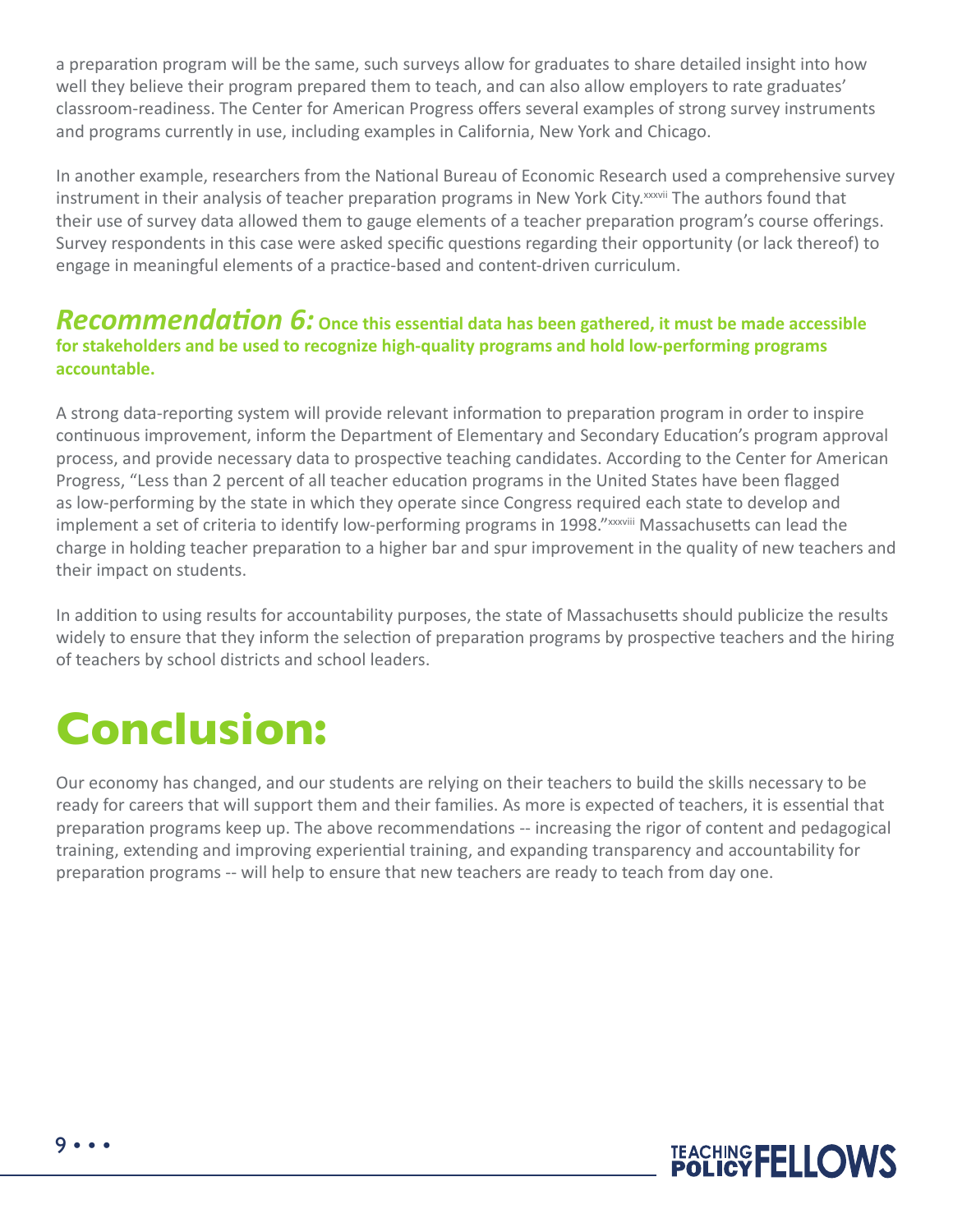### *First-Year Coaching Helped Me Serve Eduardo and Other ELLs*

By Farida Mama

I can remember the minute I fell in love with Boston. I fell in love with the promise of a brighter tomorrow--the opportunity to continue my education in a city renowned for its education. As a newly minted Teach for America corps member, I would learn that the city I loved had a Janus face. A face divided in two by the Orange Line train station. On one side lay a wealth of opportunity, on the other, profound poverty masked from tourists and newcomers.

As a brand new teacher, it sometimes felt as if I was building an airplane while trying to fly it at the same time. Throughout my first year teaching, I relied on my grad school curricula as well as the ongoing professional development offered to me by Teach for America to build the airplane that was my first classroom. Most importantly, I relied on my mentor, a teacher who had taught in inner city Baltimore, for advice on classroom management and sheltered English Instruction. My mentor served as my lifeline, and would take frantic phone calls as early as 6am to ensure that I felt ready to take on the day's challenges.

Despite these challenges, I loved the surprises that each day brought. One day, in February, I learned that I would be welcoming three newcomers into our classroom community, one student being Eduardo. Eduardo was especially vigilant about spending hours after school to perfect assignments that he had difficulty with. I learned that Eduardo had been a top student in his home country and wanted to become a doctor in the U.S. I also learned that despite significant language barriers, Eduardo would do WHATEVER it took to improve his academic language.

One day, approximately two months after his arrival, in the midst of a discussion on simplifying fractions, Eduardo raised his hand, with some hesitation and said, "Ms. Mama, I solve." Though he labored through his explanation, Eduardo told me, in his best English yet, how to reduce a fraction to lowest terms. After he finished, there was a brief pause. Then, all of his classmates broke into applause as well as choruses of "yays" and "yaaa, super scholar!"

After he finished, I was struck with silence. Here was a student, who just eight short weeks before I had communicated with (sometimes unsuccessfully) through Google Translator. Now, Eduardo had successfully communicated an academic concept, to a room full of his peers...in English! Fast-forward four years later, I regularly run into Eduardo around the neighborhood. He is proud to tell me that he is at the top of his class in high school and earned a scholarship from MIT due to his incredible athletic ability and stellar academic performance. I was by no means an exemplary teacher when Eduardo was in the classroom; however my new teacher preparation equipped me with a variety of supports that gave me access to the resources that I needed to best support Eduardo and other ELLs in my classroom.

#### *A Strong Cooperating Teacher Made the Difference for My Teaching* By Lindsey Hugo

The sound of the bell echoed through the corridor as I stood next to Sarah, my cooperating teacher. As teenagers began to flood the halls, I looked over at her for a reassuring smile. Through the jumble of noise, I kept hearing the same words: "Welcome back! Ready for your senior year?" And that was when it hit me: this was my senior year too, my senior year of college. I was only a few years older than the young people who were about to become our students in literally two minutes.

Throughout my year of student-teaching, Sarah taught me more than I expected. Aside from helping me understand exactly what went into lesson planning, executing lessons, and grading, she taught me how to welcome our students during their first week back from summer vacation and how to prepare them as best we could for the challenges they would face in the coming school year and in life. She taught me how to have high expectations, both academically and personally, for every one of our students. She taught me how to not give up on them, even if it seemed like everyone else in the world had. That year, Sarah taught me things I never could have fully learned reading textbooks or listening to lectures; she taught me exactly what it meant to be a teacher.

Looking back, I realize the successes I felt during my first year of lead teaching were a direct result of everything Sarah taught me. She prepared me, and as a result, I was ready for everything that year threw my way. I was far from a pro, but at least I had done this once before with her by my side.

Now, five years later, every morning when I greet my students, I think of the reassuring smile Sarah gave me on my first day of studentteaching: the smile that told me that I could do this. I've learned a lot since then. I've become a much better teacher, but one thing hasn't changed. I greet my students every morning. Only this time, I am the one giving them the reassuring smiles.

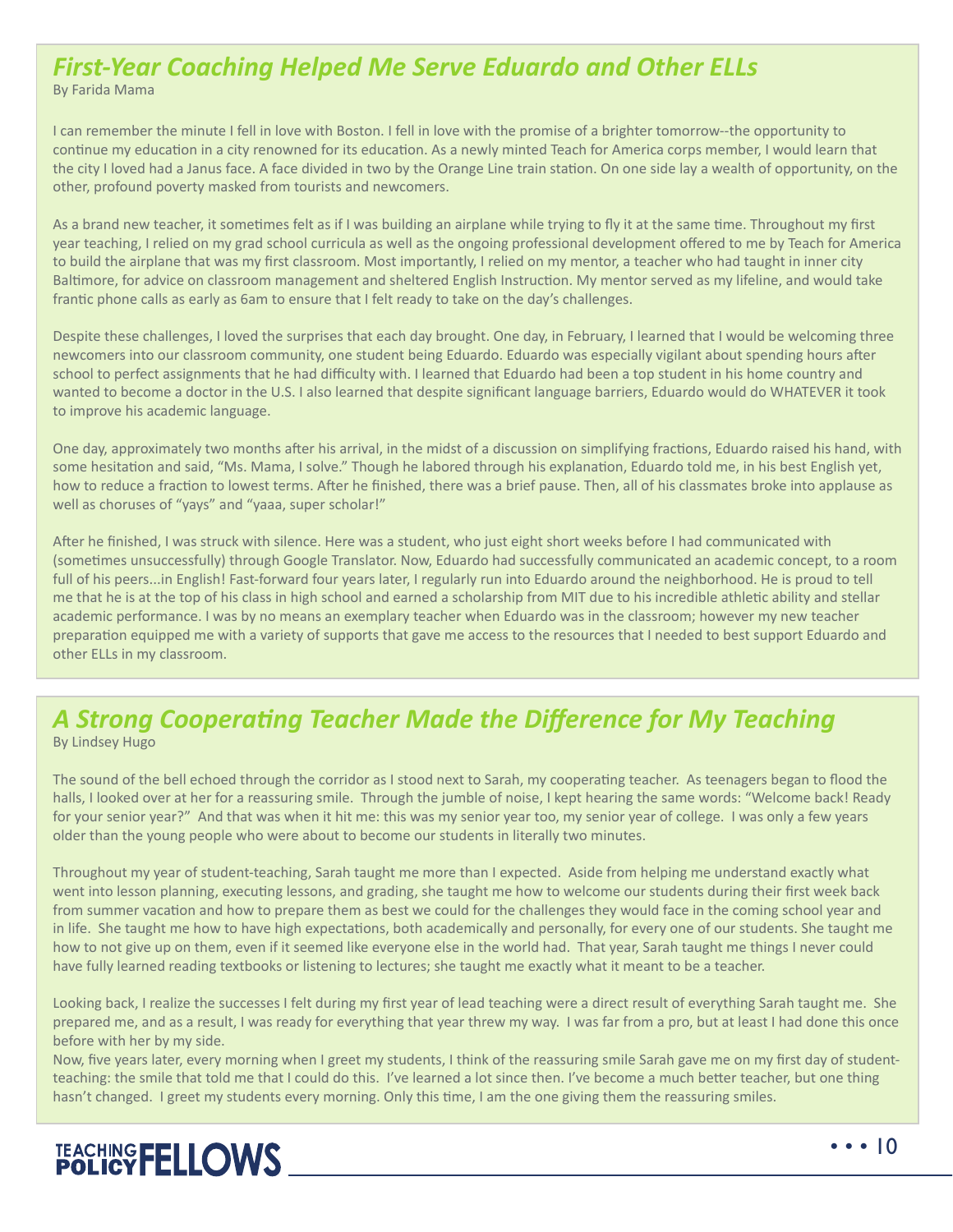### *Unprepared by Teacher Prep*

By Colleen Mason

I attended a four-year college to get my degree in Psychology and Elementary Education, followed immediately by a one-and-a-half year Master's program in Early Childhood Education. I spent \$120,000, received all straight A's and received the top rankings on my student teaching evaluation from both my mentor teacher and my university supervisor. I may sound like I'm bragging, but I'm trying to tell you, by all accounts, I was considered "prepared" to meet the needs of my future students. Anyone in my position must be "prepared." Right?

Wrong. Many educator preparation programs are failing their graduates and sending them into the field unequipped.

I graduated in December from my Master's program and on my final day of class, I also got the call to tell me that I got a job. I could not have been more excited. I was going to be teaching a class of 21 kindergarten students in Boston, in a low-income school with students who spoke many languages at home other than English, and with students who may have disabilities but were not yet identified. These were five-year-old students whose lead teacher was fired and whose substitutes were like a revolving door. These students were ready for a fresh start, but had been let down so many times they weren't going to make it easy.

I thought, okay, I took a course on teaching English Language Learners, and I took some Special Education classes at my college….I should be fine. Students were arriving and I was getting excited to begin.

Then, in walked "Andrew." No one informed me that Andrew had both learning disabilities and had experienced severe trauma in his life outside of school, and at this time in his development, placing demands on him was a trigger for a breakdown. When I started Morning Meeting, Andrew came running at me, lifted a chair over his head, and screamed, "I hope you %!&\*ing die, ^&\*#!"

I froze.

I was in the classroom for 20 minutes, and I already knew, I wasn't prepared.

In the moments that followed, I learned more than I had in the five years of my expensive education. I debriefed with a skilled counselor in the school about how to react to situations like this, next steps I could take to support Andrew, and how to provide a safe environment for the rest of the students in my class. In the six months that followed, I had many meetings with behaviorists from the district, school psychologists, highly trained exemplary co-workers on my kindergarten team, and became a stronger teacher. I learned how to advocate for children with severe emotional regulation concerns and a variety of needs.

While Andrew made much emotional and academic progress in the six months I spent with him, I still stay up at night imagining how much more effective I could have been if my educator preparation program provided me with the education I needed. And while I continue to learn something new every day in my current classroom, I still stay up at night hoping that future teachers don't have to learn everything after they get hired, but rather, they can be prepared to be ready for day one.

### *ELLs Deserve More from Teacher Prep*

By Lindsey Mayer

It was my first year as a teacher and Wilmer's first year as a student in the United States. He had arrived from Guatemala in September earlier that year.

Wilmer was a special kid. And he said something one day that has stuck with me, years later. *"Miss,"* he started. *"The people who clean…They are all Spanish?"*

This observation—from a sixth grader—caught me completely off guard.

*"What makes you say that?"* I asked him.

*"All the people I see cleaning speak Spanish...like me."* He paused, then said the words that still echo in my ears. *"That's why I want to be a doctor. I want to show that people like me can do more than just clean like that."*

This was a wake-up call. This job is about people—kids with dreams and the adults who either have or lack the knowledge and skills to make those dreams a reality.

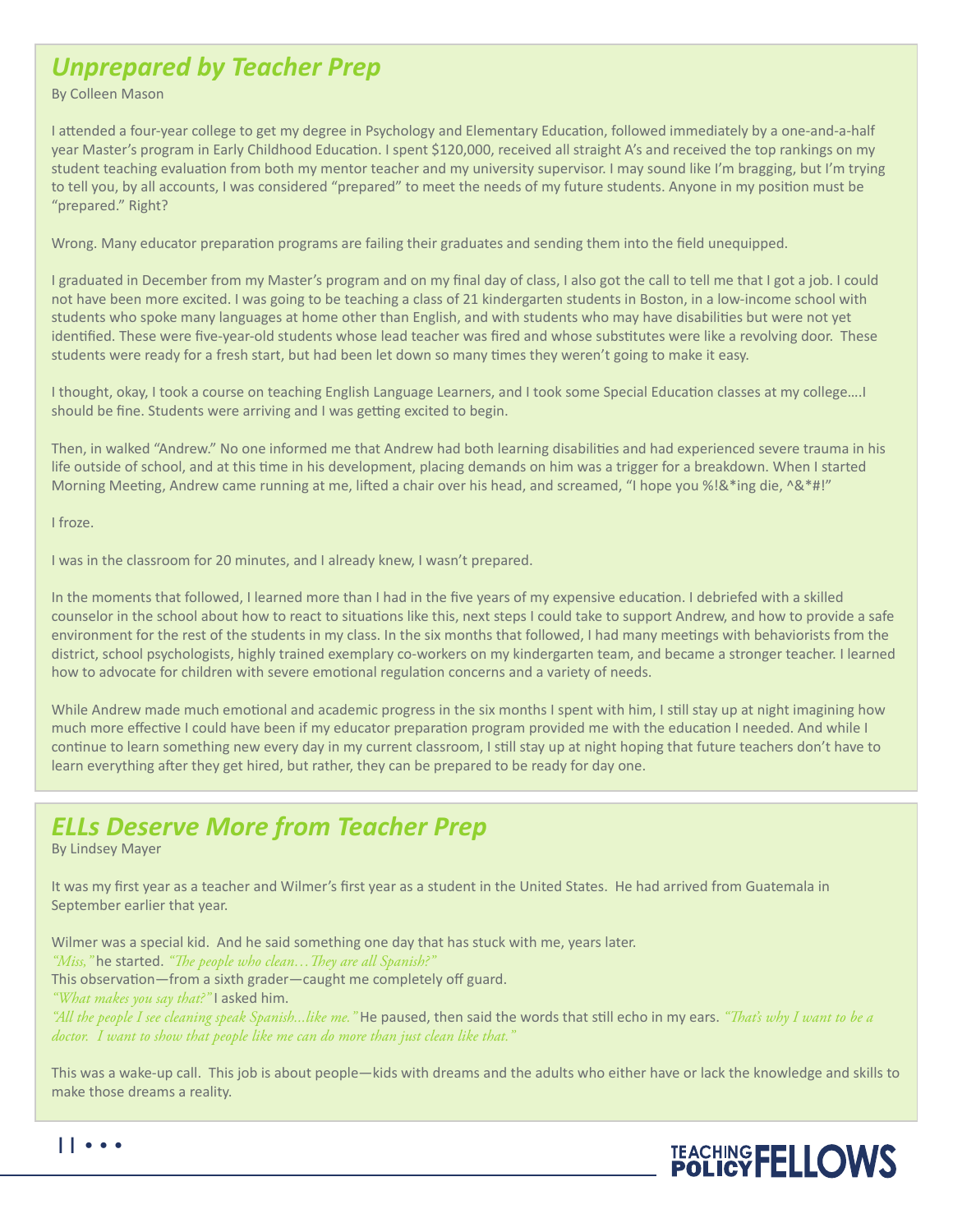Wilmer was an English language learner (ELL). On top of a learning a new language and culture, he was also tasked with learning standard sixth grade topics--geography, earth science, ratios and so on. Wilmer represents the fastest growing population of students in the United States today. Today, he would be one of the 64 ELLs in the school where I teach, in an urban district just north of Boston. Our students represent nearly 20 different countries and a dozen different languages. They bring with them different cultural backgrounds and educational experiences. And, like Wilmer, they all come in search of the opportunity to learn English, get a good education, and have a better future.

Despite these clear goals, this group of students is also consistently failing in our school systems.

When not in their English as a Second Language class, our ELLs are often placed in mainstream classrooms, mixed with Englishproficient peers. Even newcomers (newly-arrived students with minimal to no English skills) are placed in mainstream environments, where content teachers (with little to no training on second language acquisition) must do their best to integrate these students into their classrooms and provide comprehensible instruction, which, of course, will be assessed on formal standardized assessments. This is hardly fair for anyone involved.

As I think about the students that sit in front of me each day, I think about the ways in which their language shapes their world. I think about the words they have in English and those they have not yet acquired. Importantly, I think about how these words will either grant or deny them access to the academic world we expect them to navigate as learners in Massachusetts. Wilmer would be a junior in high school this year. For many students, junior year marks an important time in a one's academic trajectory, with high school halfway completed and college on the horizon. Is that true for Wilmer? Or, like for so many other ELLs, have we failed him, too?

### *Mentor's Advice: Be a Teacher, Not a Mom*

By Colleen Labbe

"You need to be less like their mother and more like their teacher." When my supervising professor said those words after an observation, I thought to myself, "They're only five years old!" Four years later, these words remind me that I'm not doing my students any favors by coddling them.

The most challenging part of my student teaching was learning how to meet the needs of a classroom full of young learners with various academic and social-emotional needs. Along with my students who were ELLs and those with special needs, for most of my kindergarten students, this was their first time in school. Several students lived in homeless shelters, and all of my students qualified for and received free breakfast and lunch. As a parent, I instinctively wanted to "take care of them." The five-year-olds in kindergarten wanted to play with my "yellow" hair, paint, play with blocks and have recess all day. The academic and social demands of a long school day were extremely difficult for most of the students. I sometimes found myself wanting to "give them a break." After all, David couldn't practice his sight words because he was just too tired when he got home. I was torn…but not for long.

After my first observation at the beginning of my practicum, my supervising professor immediately reminded me that coddling my students was not doing them any favors. In fact, it was irresponsible. She was right. Learning to read and write is hard. Mathematics requires critical thinking and reasoning skills. Building stamina takes effort and energy. It was my job to teach them and their job to learn.

Her words enabled me to shift my thinking. I became a more effective teacher as a result of her meaningful feedback: You need to be less like their mother and more like their teacher.

As a kindergarten teacher in the Boston Public Schools, my evaluations have included my ability to be "strict and warm" as one of my biggest strengths. Holding students accountable while providing love and emotional support is a challenge, but it's not impossible. Although many of our students are faced with the challenges that poverty brings, I know that when children are held to high academic expectations and are supported and encouraged by their teachers, they will achieve at their highest potential.

The time I spent in the classroom, along with the guidance, support and feedback from my mentors was invaluable. Although we no longer work together at the same school, my mentors remain in my life today. I will be forever grateful for their patience and the time they spent in and out of the school day, preparing me to teach. The honest feedback I received over the course of my training is something I cherish today. It's also something I've learned to give.

## TEACHING FELLOWS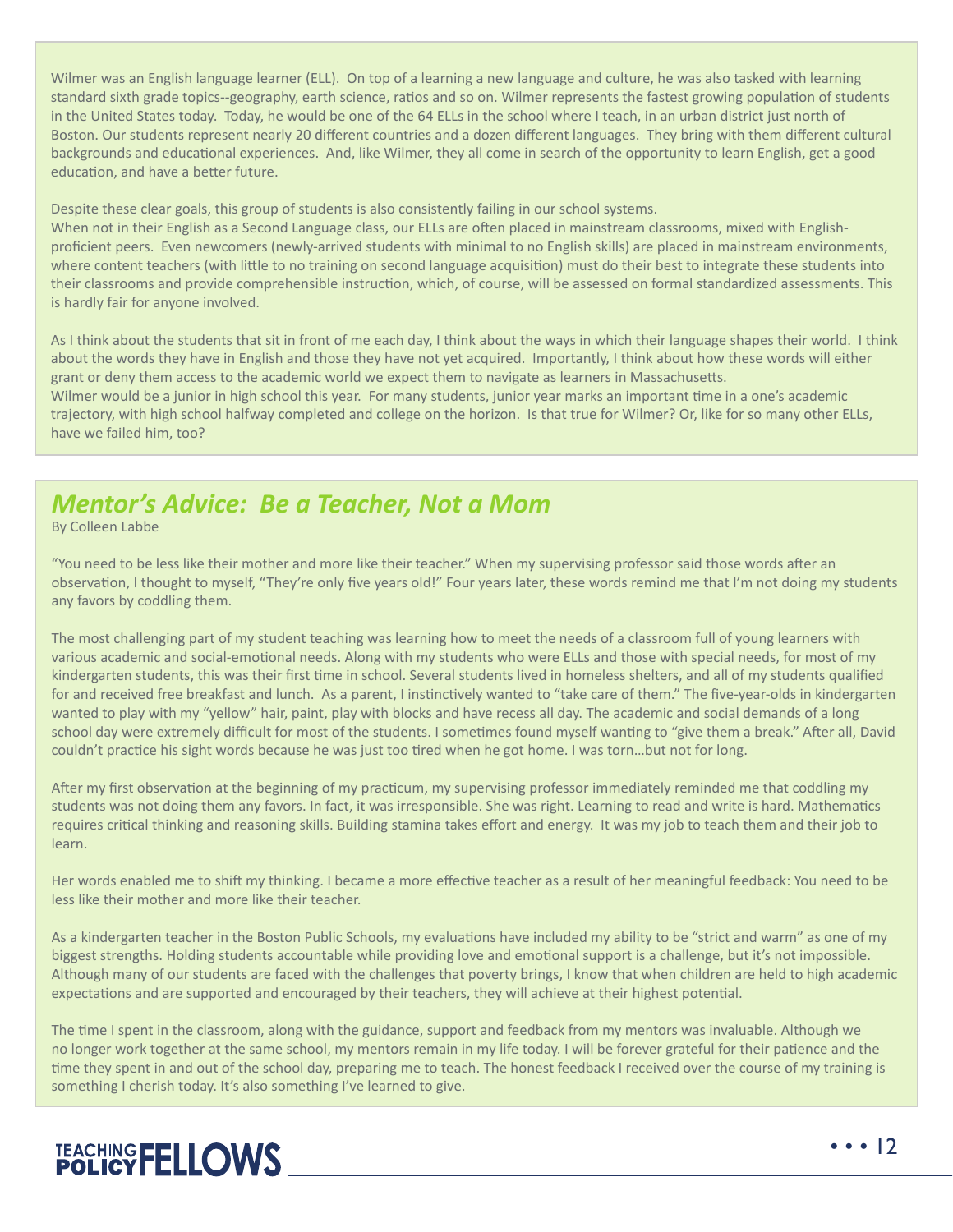### *Strong Mentor Taught Students They are Worth It*

By Heather McCarthy

My first student teaching placement was in inner city Buffalo, NY. I was born and raised in the city, but I had spent little time in many areas of the city due to their violence and high poverty. But when the bell rang that early September morning, I was confronted head on, actually almost trampled, by residents of the highest-need neighborhoods running through the classroom door.

To say I learned a lot during that student teaching placement is an understatement. It wasn't best teaching practices or management techniques that were my big takeaways from this experience, but the children's stories and background knowledge, the way my mentor teacher was able to connect with the students, and the heartbreaking barriers these children faced day after day. My mentor teacher lived on the very street that some of our students did. She hung a mirror near the classroom door so that every morning as the students entered they would look in the mirror and say, "I am smart, kind and worth it." I learned that for many of the students, school was the only place they would eat, feel safe, or be warm during cold Buffalo winters.

Teaching at that school prepared me for teaching better than at least half of the courses I took during my dual masters program. I was prepared to teach in urban schools from day one of my teaching career. Because of my student teaching placement I am able to connect with my students on a personal level and push them to succeed.

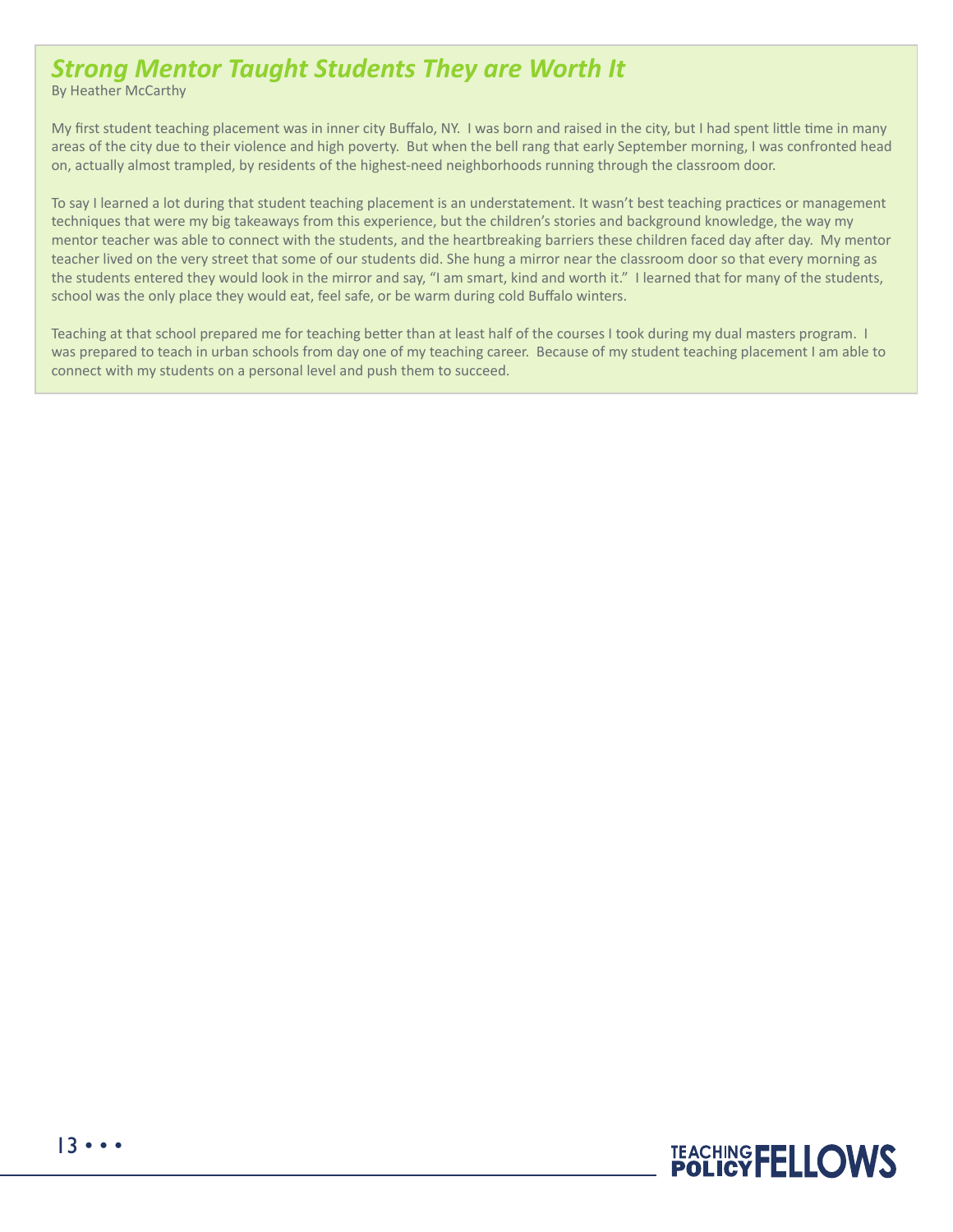## **Teach Plus Massachusetts Teaching Policy Fellows, 2014-2015**

#### \*Denotes lead authors

Jennifer Aponte, David A. Ellis, Boston Public Schools

Hayden Frederick-Clarke, Charlestown High, Boston Public **Schools** 

Lisa Nguyen, Thomas J. Kenny, Boston Public Schools

Rachael Conway, Mattahunt, Boston Public Schools

Jeffrey Cipriani, Orchard Gardens, Boston Public Schools

Ivana Perez-Redondo, Excel High School, Boston Public Schools

\*Carli Fleming, Salem Academy Charter School

\*Amy Howland, Academy of the Pacific Rim Charter School

\*Molly Howard, Codman Academy Charter Public School

\*Colleen Labbe, Lee Academy, Boston Public Schools

\*Heather McCarthy, William A. Berkowitz Elementary, Chelsea

Gwendolin Bandi, John J. Doran School, Fall River Public Schools

Brianne Brown, Eliot Elementary, Boston Public Schools

\*Marjorie Pita, Rafael Hernandez, Boston Public Schools

Kalimah Rahim, New Mission High School, Boston Public Schools

Julia Beaufait, Arthur D. Healey School, Somerville Public Schools

\*Lindsey Hugo, Edward Brooke Charter School

\*Farida Mama, UP Academy Charter School of Boston, Boston Public Schools

Wing Leung, Boston Latin, Boston Public Schools

\*Colleen Mason, Lee Academy, Boston Public Schools

Lindsey Mayer, Garfield Middle School, Revere Public Schools

Aaron Stone, Boston Day and Evening Academy Charter School

\*Daniel Adler, UP Academy Leonard, Lawrence Public Schools

Daniel Hackett, Boston Latin Academy, Boston Public Schools

\*Brittany Vetter, Excel Academy Charter School, Chelsea

\*Natalie Khalatov-Krimnus, Revere High, Revere Public Schools

Bernadine Lormilus, Channing Elementary, Boston Public Schools

Lindsay Sobel, Executive Director, Teach Plus Massachusetts Diane Grinnell, Senior Policy Program Lead, Teach Plus Massachusetts Sasha Zuflacht, Policy Program Associate, Teach Plus Massachusetts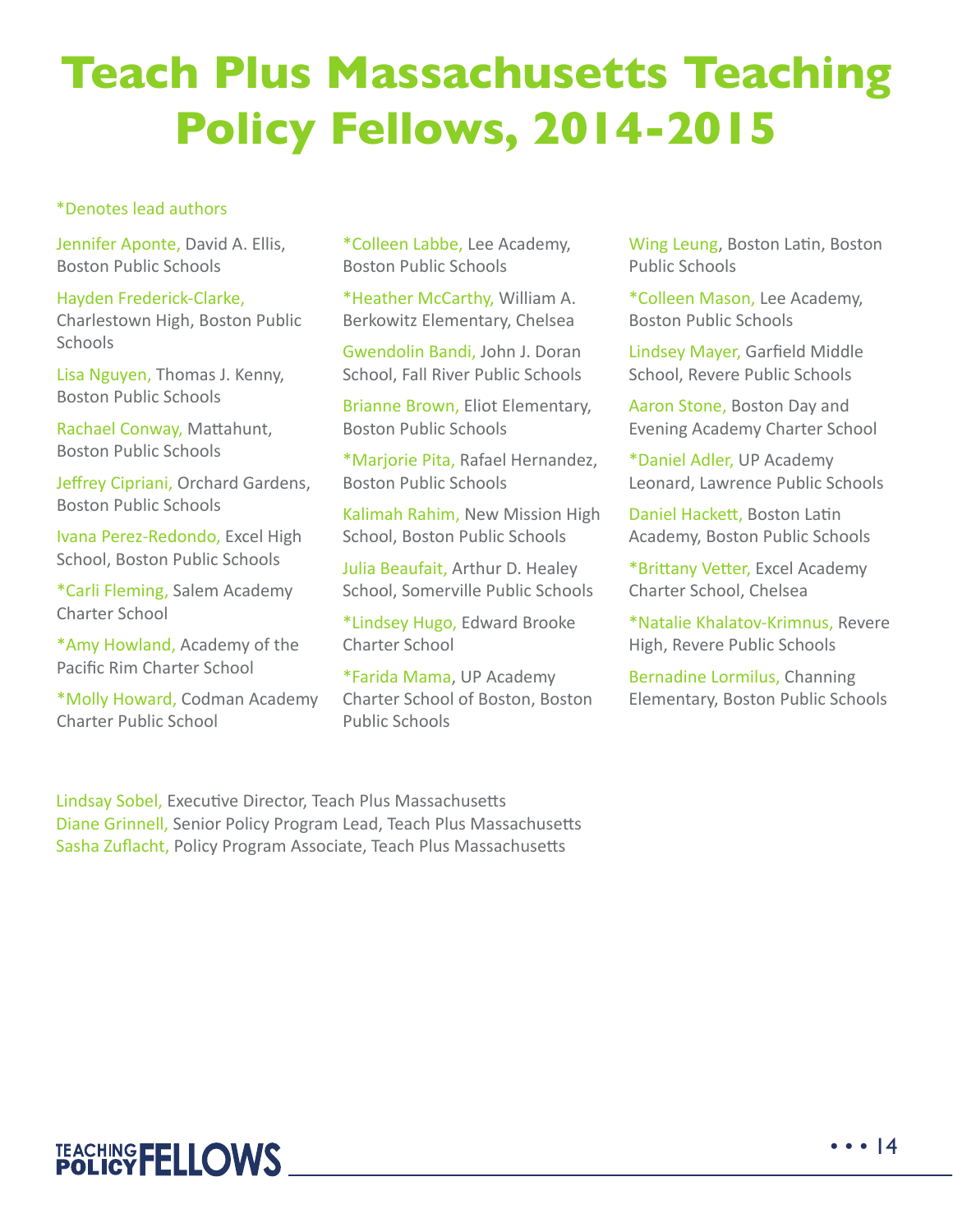# **End Notes**

<sup>i</sup> The New Teacher Project. (2013). Leap year: Assessing tntp.org/assets/documents/TNTP\_LeapYear\_2013.pdf

and supporting effective first year teachers. Retrieved from: http://

ii In an online survey of 230 Massachusetts teachers conducted by Teach Plus in October, 2014, 75% reported that they "were insufficiently prepared to meet the needs of their students in their first year."

iii Hanushek, E. A., Kain, J. F., & Rivkin, S. G. (2004). Why public schools lose teachers. Journal of Human Resources, 39(2), 326–354; and Hemphill, C., & Nauer, K. (2009). The new marketplace: How small-school reforms and school choice have reshaped New York City's high schools. New York: Center for New York City Affairs, The New School for Management and Urban Policy; and Johnson, S. M., Berg, J. H., & Donaldson, M. L. (2005). Who stays in teaching and why? A review of the literature on teacher retention. Washington, DC: National Retired Teachers Association.

iv Massachusetts Department of Elementary and Secondary Education, SIMS. (2011). The RETELL Initiative: Rethinking Equity & Teaching for English Language Learners. Retrieved from http://www.doe.mass.edu/retell/2012-02-27bese.pdf

v Hehir, T. Grindall, T. & Eidelman, H. (2012). Review of Special Education in the Commonwealth of Massachusetts. Report commissioned by the Massachusetts Department of Elementary and Secondary Education.

vi Council of Chief State School Officers.( 2012). Our Responsibility, Our Promise: Transforming Educator Preparation and Entry into the Profession. Washington, DC: CCSSO. Retrieved: http://www.ccsso.org/Documents/2012/Our%20Responsibility%20Our%20 Promise\_2012.pdf

vii Skill-based tests such the Performance Assessment for California Teachers (PACT), and National Board Assessments are superior to knowledge based ones in terms of their ability to predict students' achievement gains on state tests. Council of Chief State School Officers. (2012). Our Responsibility, Our Promise: Transforming Educator Preparation and Entry into the Profession. Washington, DC: CCSSO. Retrieved: http://www.ccsso.org/Documents/2012/Our%20Responsibility%20Our%20Promise\_2012.pdf

viii Match Education. (2012). Frequently Asked Questions. Retrieved from http://matcheducation.org/match-teacher-residency/faq

**EXAT Mational Center for Mental Health Promotion and Youth Violence Prevention. (2012). Childhood trauma and its effect on healthy** development [Fact Sheet]. Retrieved from http://sshs.promoteprevent.org/sites/default/files/trauma\_brief\_in\_final.pdf

x Cole, S.F., O'Brien, J.G., Gadd, M.G., Ristuccia, J., Wallace, D.L., & Gregory, M. (2005). Helping traumatized children learn: Supportive school environments for children traumatized by family violence. Boston: Massachusetts Advocates for Children.

xi See Cole, 2005.

xii Eisenhardt, S., Besnoy, K., & Steele, E. (2012). Creating Dissonance in Pre-Service Teachers' Field Experiences`. Southeastern Regional Association of Teacher Educators, 21(1), 1-10.

xiii Wong, H.K., & Wong, R.T. (2000). The first days of school. Sunnyvale, CA: Harry K. Wong Publications.

xiv Russell, T. (1999). The challenge of change in teacher education. Journal of Teacher Education, 45, 86-95.

xv Cochran-Smith, M., & Zeichner, K. M. (2005). Studying Teacher Education: The Report of the AERA Panel on Research and Teacher Education. Mahwah, NJ.

xvi Berry, B., Montgomery, D., Curtis, R., Hernandez, M., Wurtzel, J., & Snyder, J. (2008). Creating and Sustaining Urban Residencies: A New Way to Recruit, Prepare and Retain Effective Teachers in High-Needs Districts. Washington DC: The Aspen Institute and The Center for Teaching Quality.

xvii See Berry, 2008.

xviii See Berry, 2008.

xix See Berry, 2008.

xx The Education Schools Project. (2006). Educating School Teachers. Washington, DC: Levine, Arthur.

<sup>xxi</sup> See Council of Chief State School Officers, 2012.

xxii National Council on Teacher Quality. (2011). Student Teaching in the United States. Greenberg, J., Pomerance, L., & Walsh, K.